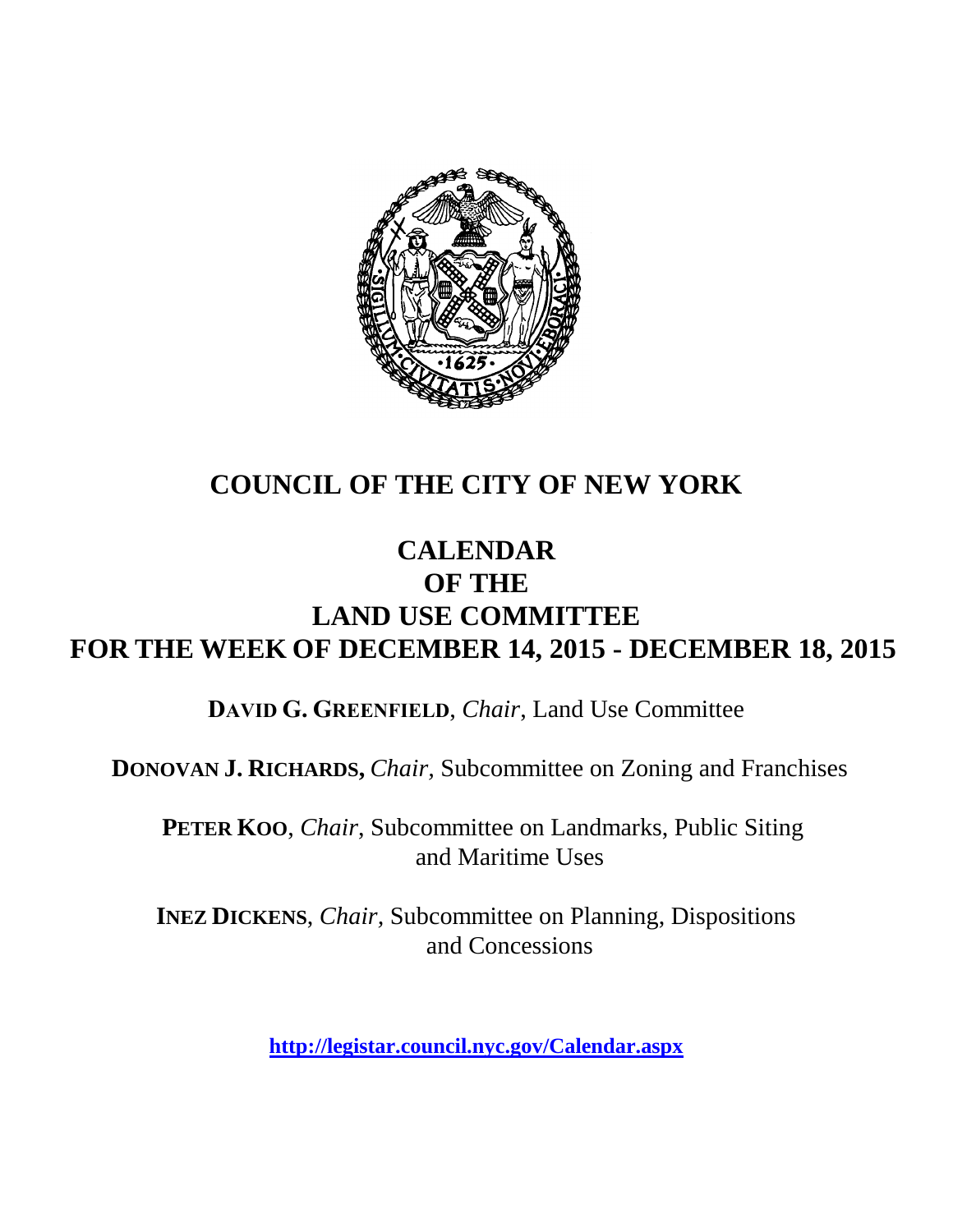### **SUBCOMMITTEE ON ZONING AND FRANCHISES**

The Subcommittee on Zoning and Franchises public hearing scheduled for **Monday, December 14, 2015 in the Council Committee Room, 16th Floor, 250 Broadway,**  New York City, New York 10007, commencing at **9:30 A.M. has been DEFERRED.**

**L.U. NO. 299**

*This item was laid over by the Subcommittee on Zoning and Franchises on November 2, 2015, November 17, 2015 and December 1, 2015.* 

### **IL PITTINO**

### **MANHATTAN - CB 2 20165077 TCM**

Application pursuant to Section 20-226 of the Administrative Code of the City of New York, concerning the petition of Bar Giacosa Corp., d/b/a Il Pittino, for a revocable consent to establish, maintain and operate an unenclosed sidewalk café located at 270  $6<sup>th</sup>$  Avenue.

*This item has been withdrawn*

### **L.U. NO. 300**

*This item was laid over by the Subcommittee on Zoning and Franchises on December 1, 2015.*

## **BLEECKER KITCHEN & CO.**

### **MANHATTAN - CB 2 20165089 TCM**

Application pursuant to Section 20-226 of the Administrative Code of the City of New York, concerning the petition of 643 Broadway Holdings, LLC, d/b/a Bleecker Kitchen & Co., for a revocable consent to establish, maintain and operate an unenclosed sidewalk café located at 643 Broadway.

*This item has been withdrawn*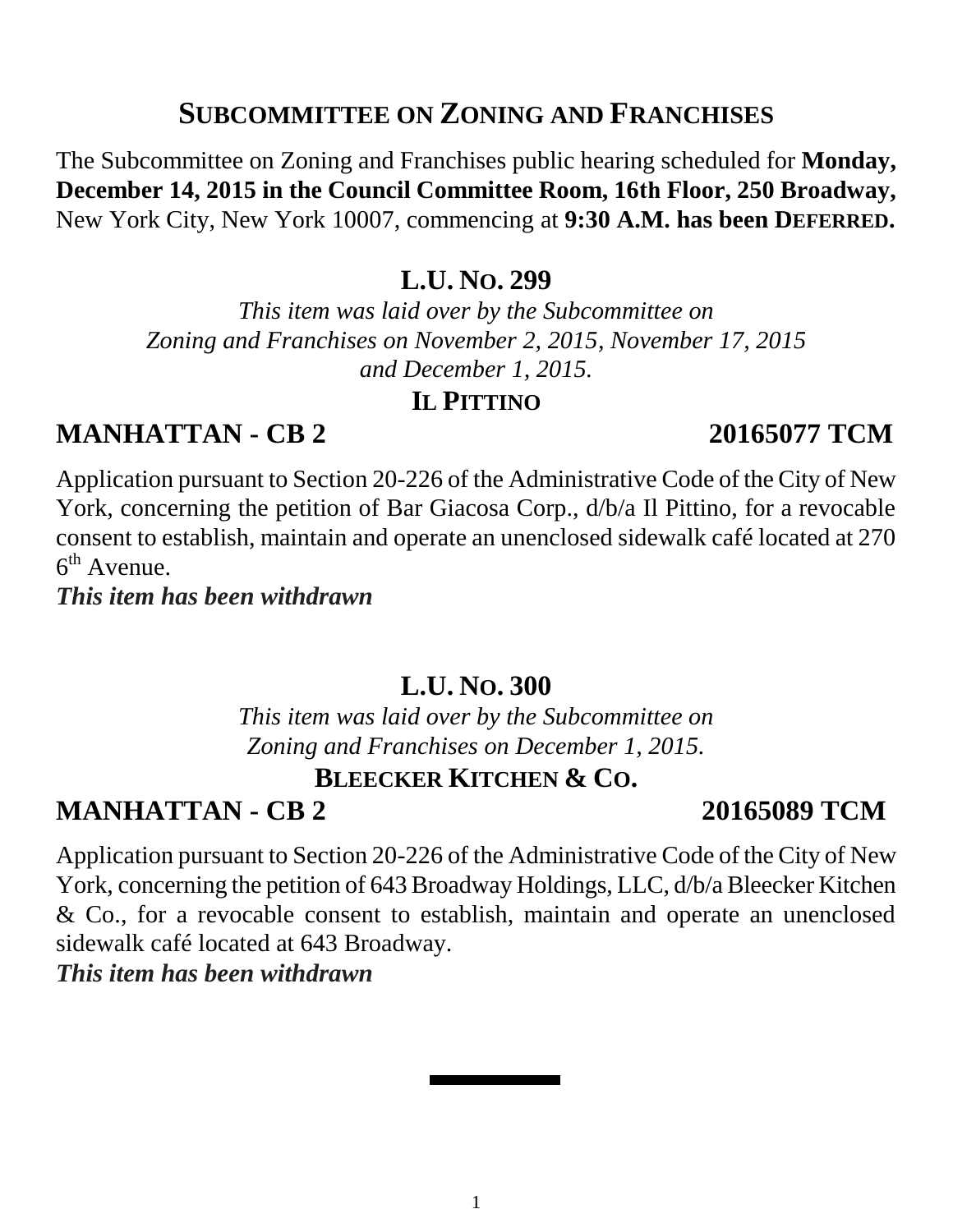### **SUBCOMMITTEE ON LANDMARKS, PUBLIC SITING AND MARITIME USES**

The Subcommittee on Landmarks, Public Siting and Maritime Uses will hold a public hearing on the following matter in the **Council Committee Room, 16th Floor, 250 Broadway,** New York City, New York 10007, commencing at **11:00 A.M. on Monday, December 14, 2015:**

# **PRECONSIDERED L.U. PRIMARY/INTERMEDIATE SCHOOL - 746 BROOKLYN - CB 7 20155378 SCK**

Application pursuant to Section 1732 of the New York School Construction Authority Act, concerning the proposed site selection for a new, approximately 676-Seat Primary/Intermediate School facility to be located at 256 59th Street, Block 861, Lots 23, 29, 37 and 43, Borough of Brooklyn, in Community School District No. 20.